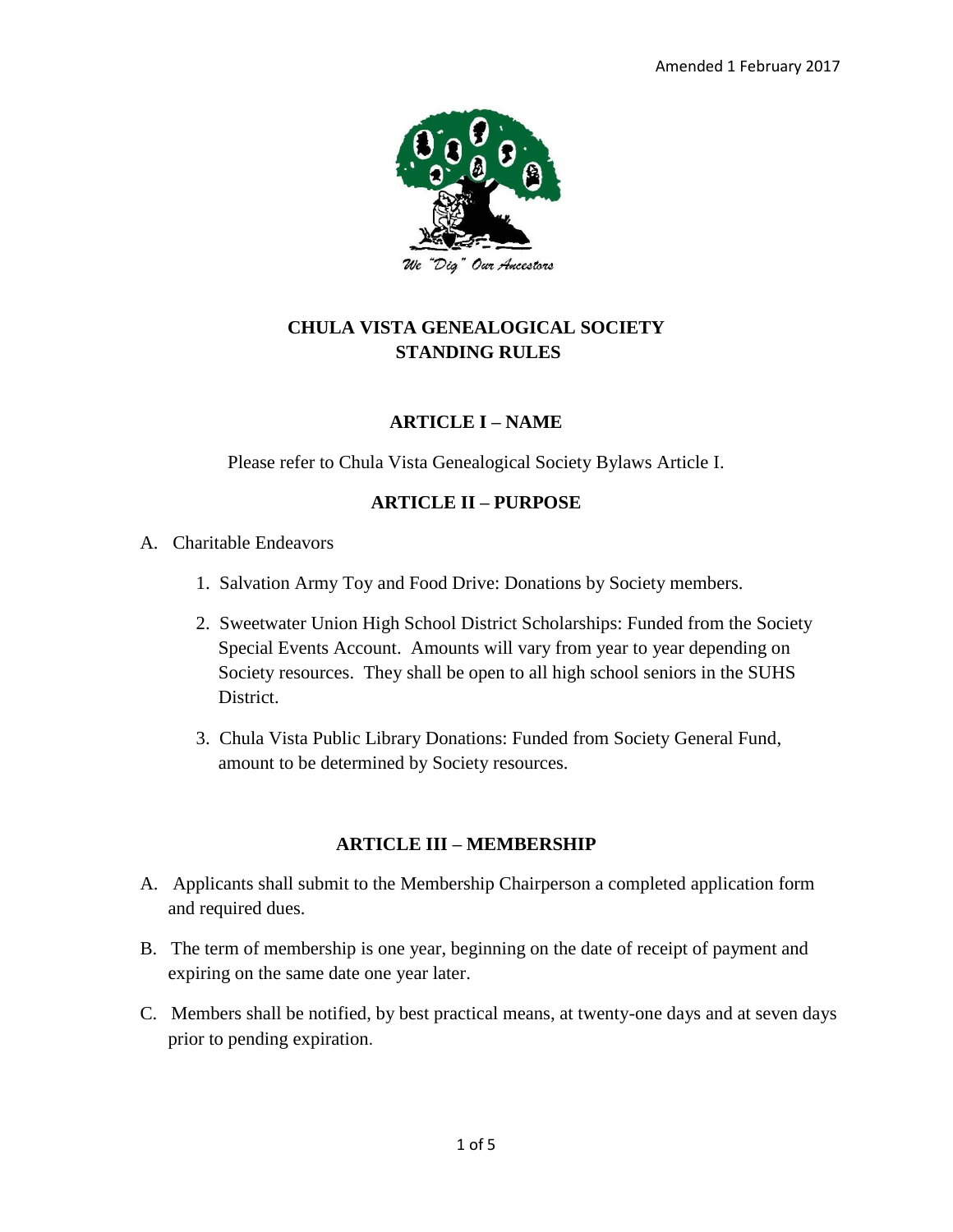- D. Each member shall be responsible for paying dues before expiration or shall be considered delinquent and shall be subject to loss of voting rights and membership privileges.
- E. Membership classification and dues:

.

- 1. Individual Member: ………………….………...…… \$30.00
- 2. Additional Family Member (same household)……..…\$10.00
- 3. Electronic Newsletter Member\*………………………\$10.00 \* A member unable to attend local meetings (due to distance or disability), but who would benefit from periodic issue of Society information via an electronic version of the Newsletter.
- 4. Honorary Life Member\*………………………..……...\$ -0- \* A member who has made outstanding contributions over a significant period of time, nominated by a Board member, and approved by the Board of Directors.
- F. As a courtesy, the Board will notify the membership, during the Annual Meeting in the month of February, of any proposed dues increase for the upcoming year effective the first day of July of that year.

#### **ARTICLE IV – MEETINGS**

- A. General Membership Meetings shall be held once a month except during the picnic and holiday party month. Guest speakers shall be paid no more than a \$100.00 honorarium plus a negotiated mileage figure. Any amount higher than a combined total of \$150.00 shall require Board approval.
- B. The Society picnic is traditionally held during one of the summer months and takes the place of the monthly General Membership Meeting.
- C. The Society Holiday Party is traditionally held during the month of December and takes the place of the monthly General Membership Meeting.

#### **ARTICLE V – OFFICERS**

- A**.** Officers shall serve on the Board of Directors. If they are also a Chairperson of a committee, they shall oversee the tasks for which their committee is responsible, including recruiting committee volunteers.
- B**.** Specific duties and responsibilities of the Officers are delineated in the SOPs.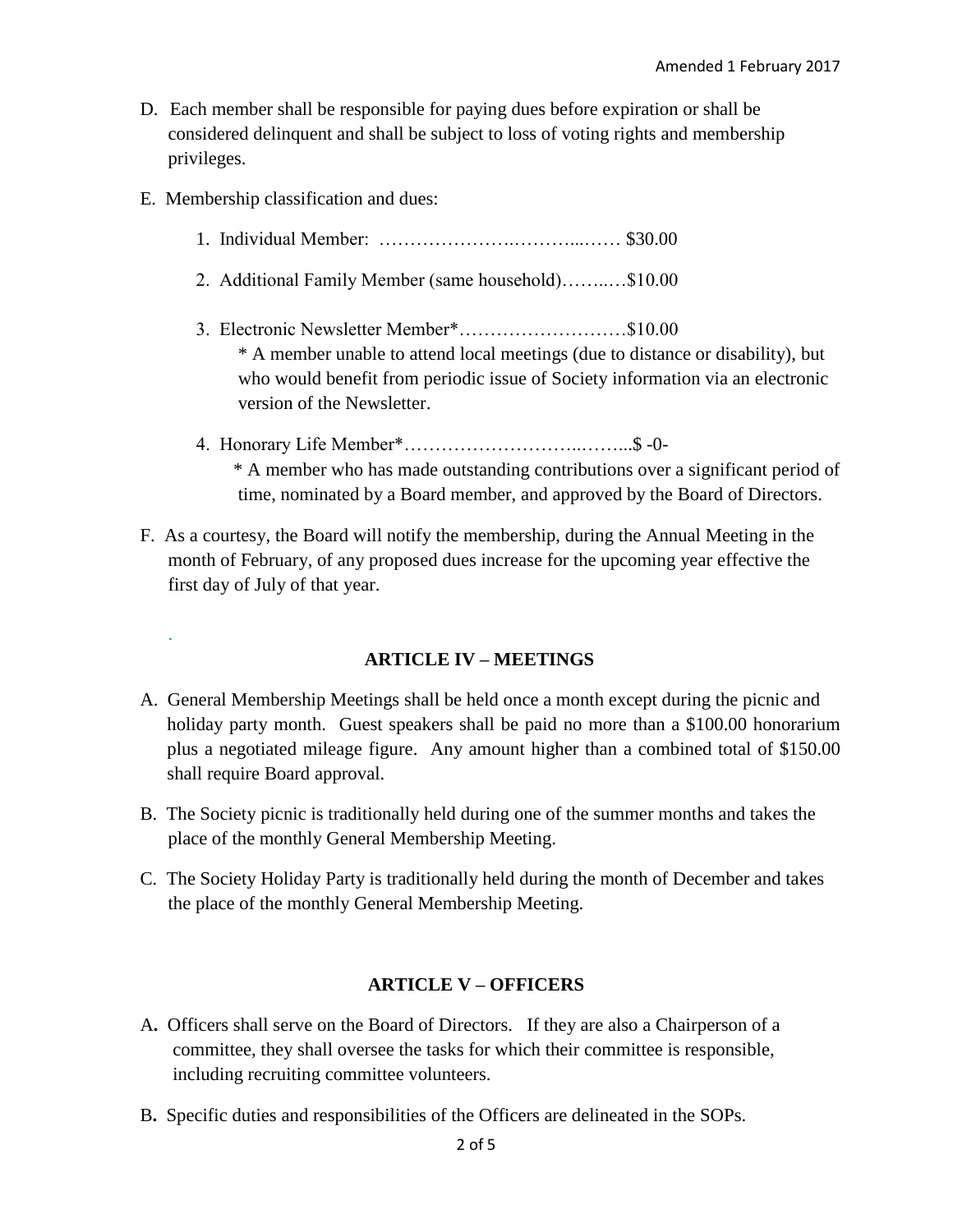- C. Officers shall each keep a folder/notebook containing pertinent information to the position as well as copies of the current Society Bylaws, Standing Rules, and their respective SOP. This folder/notebook shall be given to new Officers at their installation. **ARTICLE VI – BOARD OF DIRECTORS**
- A. Standing Committee Chairpersons shall serve on the Board of Directors, and they shall oversee the tasks for which their committee is responsible, including recruiting committee volunteers.
- B. Specific duties and responsibilities of the Standing Committee Chairpersons are delineated in the SOPs.
- C. Standing Committee Chairpersons shall keep a folder/notebook containing pertinent information to the position as well as copies of the current Society Bylaws, Standing Rules, and their respective SOP. This folder/notebook shall be given to each new Committee Chairperson upon acceptance of the position.
- D. Standing Committees and their primary responsibilities are as follows:
	- 1. Education: Shall coordinate activities to meet the educational needs and interests of the members and the community.
	- 2. Hospitality:Shall coordinate providing refreshments for meetings.
	- 3. Librarian: Shall be in charge of the acquisition of books, manuscripts, and materials for the Society's collection that is housed at the Chula Vista Public Library, including the purchase of a book in the memory of a deceased member. Shall also coordinate reservation of dates for use of areas in the library, and schedule volunteers to assist members in research in the genealogy section of the library.
	- 4. Newsletter:Shall compile, edit, print, and mail newsletters to provide Society information to members in timely manner.
	- 5. Research/Queries: Shall answer queries and assist members with research and shall also moderate the monthly Research Group meeting.
	- 6. Historian:Shall keep and organize all records of historical value and financial records of the Society.
	- 7. Ways and Means: Shall oversee Society raffles, promotions and money raising activities in keeping with Society's nonprofit status.
	- 8. Webmaster:Shall design and maintain the Society's Internet Web Site and oversee and maintain the audio/visual equipment of the Society.
	- 9. Computer Group: Shall lead the Computer Group to support the development of members' computer skills.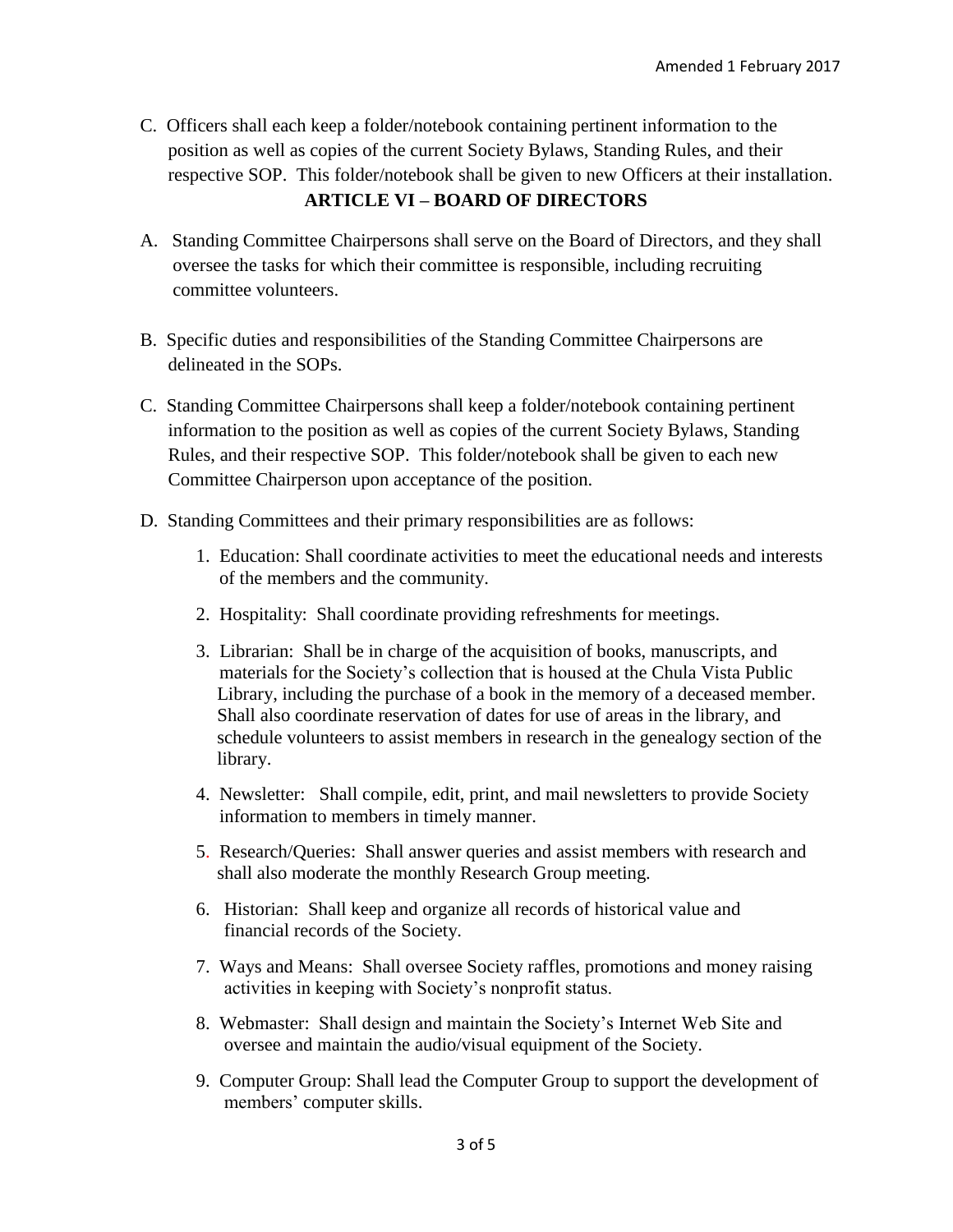- E. Board approved policies and procedures include:
	- 1. All Society correspondence shall be directed through the Secretary.
	- 2. Any expenditures that exceed budgetary allocations must receive a prior approval from the Board.

#### **ARTICLE VII – COMMITTEES**

- A. Ad Hoc Committees and their specific Society responsibilities are as follows:
	- 1. Financial Review Committee:
		- a. Shall conduct an annual review of the financial accounts of the Society.
		- b. Shall be activated in December.
		- c. Shall consist of a chairperson appointed by the President and a minimum of two (2) additional committee members recruited by the chairperson.
		- d. Shall present its report to the Board at the February Board Meeting.
	- 2. Nominating Committee:
		- a. Shall seek candidates for Society offices for the coming term.
		- b. Shall be activated by the President in May of even years.
		- c. Shall consist of a chairperson appointed by the President and a minimum of two (2) additional committee members recruited by the chairperson.
		- d. Shall present the list of nominees at the regular general membership meeting in October.
	- 3. Bylaws Revision Committee
		- a. Shall review the Bylaws, Standing Rules, SOPs and committee structure.
		- b. Shall be activated by the President or upon the request of the Board of Directors.
		- c. Shall consist of a chairperson appointed by the President and a minimum of three (3) additional committee members recruited by the chairperson.
		- d. Shall submit recommendations to the Board of Directors for their approval.
		- e. Shall amend the documents involved after the Board approves the proposed recommendations.
	- 4. Special Projects: